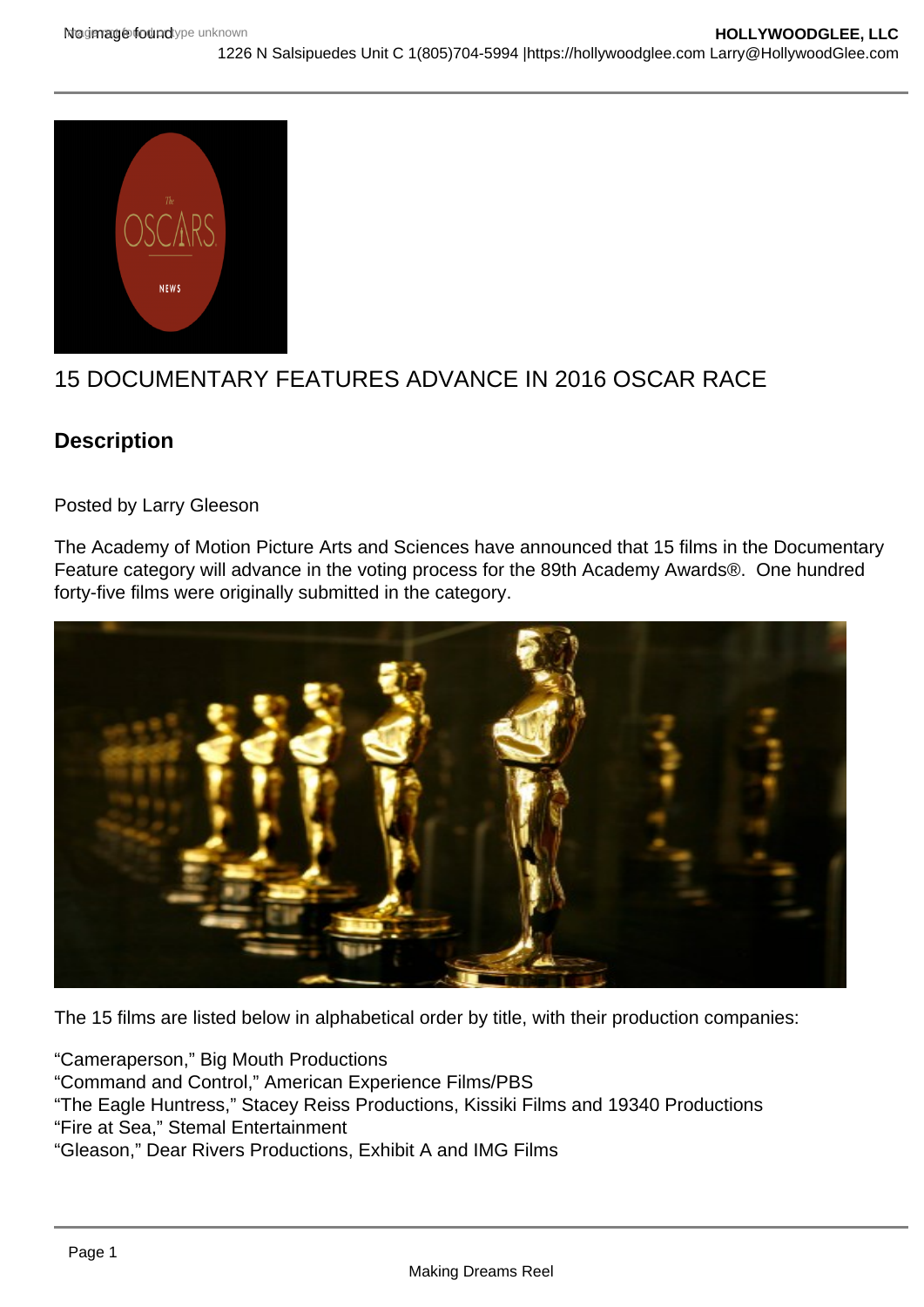"Hooligan Sparrow," Little Horse Crossing the River "I Am Not Your Negro," Velvet Film "The Ivory Game," Terra Mater Film Studios and Vulcan Productions "Life, Animated," Motto Pictures and A&E IndieFilms "O.J.: Made in America," Laylow Films and ESPN Films "13th," Forward Movement "Tower," Go-Valley "Weiner," Edgeline Films "The Witness," The Witnesses Film "Zero Days," Jigsaw Productions

The Academy's Documentary Branch determined the shortlist in a preliminary round of voting. Documentary Branch members will now select the five nominees from among the 15 titles.

Nominations for the 89th Oscars® will be announced on Tuesday, January 24, 2017.

(Source: <http://www.oscars.org>)

**Category** 

- 1. Documentary
- 2. Oscar

**Tags** 

- 1. 89th Academy Awards
- 2. Art
- 3. Competition
- 4. Conversation
- 5. Film